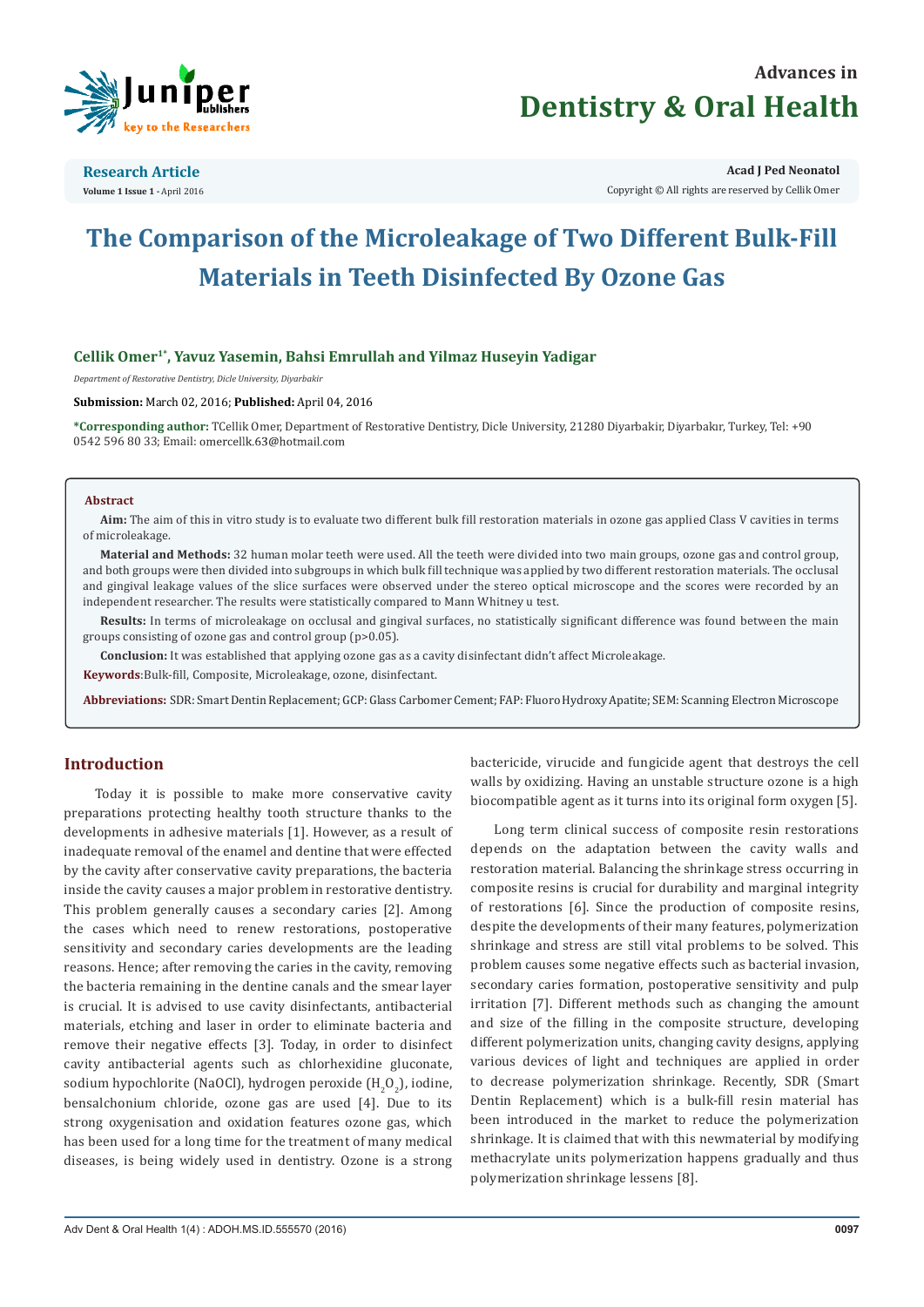Glass carbomer cement (GCP fill first Scientific Dental, GmbH Elmshorn, Germany) has been developed from glass ionomer cement and introduced as a new restoration material. Nano sized calcium fluorapatite crystals, which are in glass carbomer, form fluorohydroxyapatite crystals (FAP) by starting and helping remineralisation [9]. Glass carbomer cement has thinner particles than traditional glass ionomer cement and this is thought to increase the formation of fluorapatite and develop the physical features of the material [10]. The aim of this in vitro study is to evaluate two different bulk fill restoration materials in ozone gas applied Class V cavities in terms of microleakage.

## **Materials and Methods**

In this study, 32 human molar teeth that had been extracted due to the periodontal indication were used. Each teeth was carefully examined for any kind of caries, breakages, fractures or pre-restorations in advance. Then, all the soft additions on the tooth surface was removed with the help of a scaler and the surface was cleaned with pumice and polishing disc. The teeth had been kept in distilled water at room temperature until they were studied. Standard Class V cavities were prepared on the buccal surfaces of all teeth under water and air cooler with cylindrical diamond bur (Plus, BR31B, P.R.C). Each cavity was prepared with 3mm mesio- distal width, 2 mm occlusal-gingival width, and 1,5 mm depth. Gingival margins of cavities were extended 1 mm under the enamel cement junction line. All the surfaces of the cavities bevelled 0,5 mm. Finally, all the teeth were divided into two main groups, ozone gas and control group, which were then divided into subgroups to which two different restoration materials with bulk-fill technique were applied and each subgroups contained eight teeth.

#### **Group I (Ozone- Sdr)**

Ozone gas (Prozone, W&H, Bürmoos, Austria) was applied to the class V cavity surface with a suitable applicator for 6 sec. Then, the bonding agent of the same firm Xeno V (Dentsply DeTrey Kostanz, Germany) which is a 7<sup>th</sup> generation self-etch adhesive system was applied to the cavity two layers with brush was cured by using LED (Light Emitting Diode-Elipar Freelight, 3M ESPE, Germany) light device for 20 sec. After that; SDR, (Surefil SDR flow, Dentsply, Caulk, USA) which is a methacrylate based bulk-fill resin composite, with a single application to the cavity was cured for 20 sec. by using LED light device.

#### **Group Ia (Ozone-Glass Carbomer)**

Ozone gas was applied to the cavity surfaces with suitable applicator for 6 seconds (Prozone, W&H, Bürmoos, Austria). And then Glass Carbomer (GCP fill first Scientific Dental,GmbH Elmshorn, Germany) was placed to the cavity via application forceps which was mixed for 15 seconds by the mixer.And then coated with protective surface material,GCP Gloss (GCP Gloss first Scientific Dental,GmbH Elmshorn, Germany). Finally the restorations were done with 90 seconds light cure at 60 C temperature CarboLED light device ( Carboled GCP Dental, Austria).

#### **Group II (Control-SDR)**

7thgeneration adhesive system Xeno V was applied double application to the cavities which has no disinfection appliance with a single use brush and cured for 20 seconds by LED light device. And then methacrylate based bulk-fill resine composite SDR (Surefil SDR flow,Dentsply, Caulk,USA) was applied to the cavity and cured for 20 seconds by LED light device.

## **Group IIa (Control Glass Carbomer)**



**Figure 1:** Stereo microscobe images of samples taken from each group (x57).

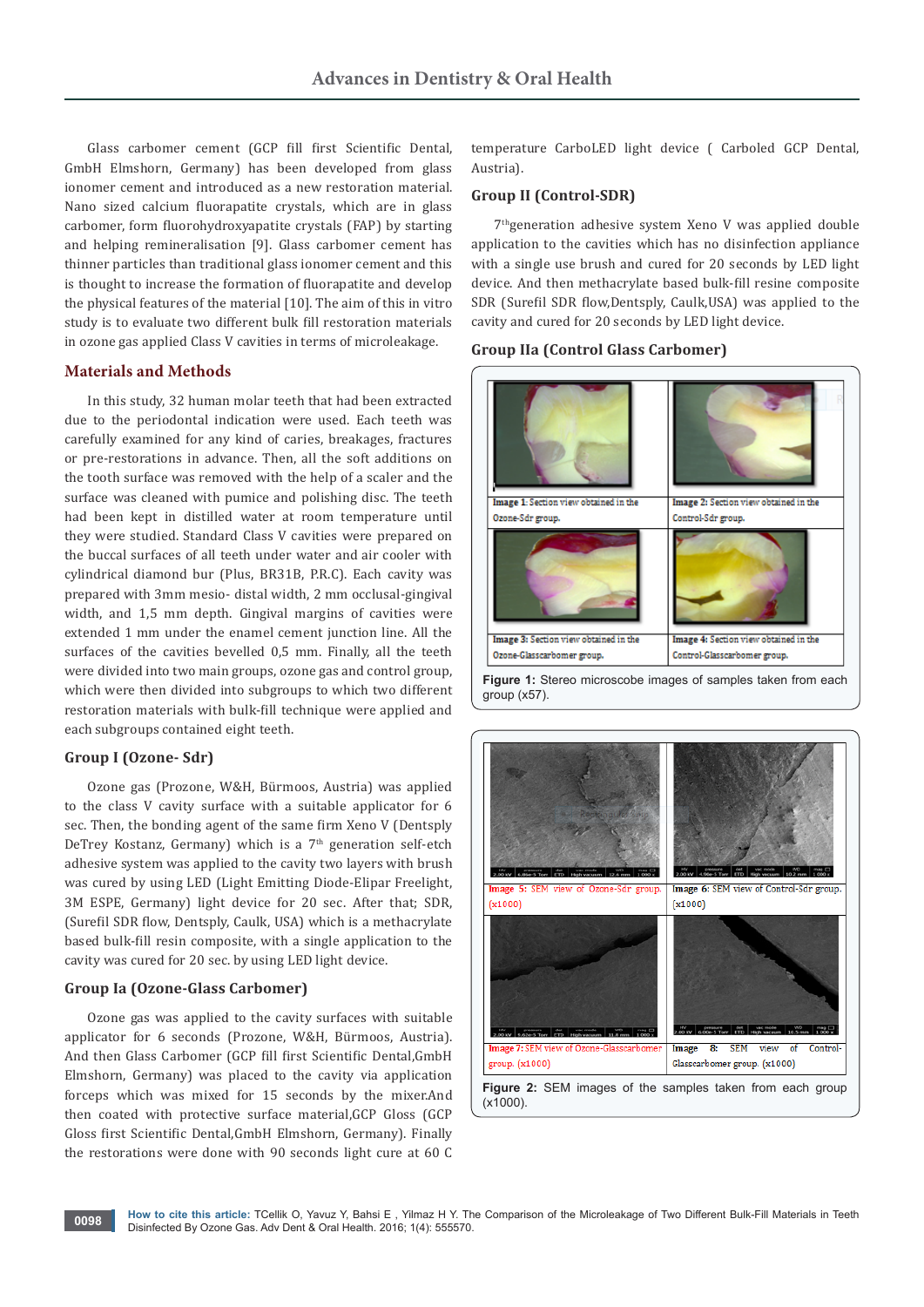15 seconds mixed Glass Carbomer material was placed to the cavites with application forceps to the cavited which has no application. And then restoration surface was coated with protective material and cured by CarboLED device at 60 C for 90 seconds. All samples were kept in incubator (Nüve Incubator EN 500 Ankara TURKEY) at 37°C for 24 hours before finishing and polishing.Finşshing and polishing were done after 24 hours later by aluminum coated discs (Sof-Lex,3M ESPE, St. Paul, MN, USA). After the samples were kept in incubator at 37°C for 24 hours,they were thermal cycled for 1500 times (30 seconds) at 5±27°C and 55±2°C. And then all teeth's apexes were sealed with flowable composite and coated with acid resistant nail polish 1mm away from the restoration borders.All samples were kept in %0,5 basic fuchsine and incubated at 37°C for 24 hours (Nüve Incubator EN 500,Ankara,Turkey). And then samples are washed in order to remove excess blot. Teeth were seperated buccal-lingual/palatinal direction with a 0,2 mm thick diamond seperator (Horico, Diamond Instruments, Germany) and micromotor (DEGA z, ceramic, Made in P.R.C) under water irrigation. Occlusal and gingival microleakage degrees were observed under stereooptic microscope with x57

#### **Results**

The leakage scores obtained from the research are given in Table 2. In our study, the groups were statistically compared to Mann Whitney test, a Non- Parametric test, as the data didn't have normal distribution (P>0.05). The occlusal and gingival leakage values of main groups obtained by statistical evaluation are given in Table 3. In terms of microleakage on occlusal and gingival surfaces, no statistically significant difference was found between the main groups consisting of ozone gas and control

magnify by an individual researcher and scores were recorded (Figure 1). 1 teeth was selected from each groups randomly and surface morphology between the resine tooth hard tissue was examined under scanning electron microscope (FEI, Quanta FEG 250,Germany) at various magnifications and photographed (Figure 2). Similar standart scoring system was used about the microleakage values like [11] scoring system was shown at Table1.

**Table 1:** The criteria used in the evaluation leakage scores.

| Microleakage scores |                                                       |  |  |  |  |  |  |
|---------------------|-------------------------------------------------------|--|--|--|--|--|--|
| 0                   | No dye penetration at all                             |  |  |  |  |  |  |
| 1                   | Dye penetration up to half of cavity wall             |  |  |  |  |  |  |
| 2                   | Dye penetration the whole of cavity wall              |  |  |  |  |  |  |
| 3                   | The cavity walls and floor dye penetration            |  |  |  |  |  |  |
| 4                   | Partially or totally reached the pulp dye penetration |  |  |  |  |  |  |

group (p>0.05). When the means were checked, both in occlusal and gingival less microleakage was observed in ozone gas applied groups. Both in ozone gas applied group and the control group no significant difference was found between SDR and glass carbomer materials in terms of microleakage on occlusal and gingival margins (p>0.05). It was also found that there was no statistically significant difference when the groups were individually evaluated in terms of microleakage on occlusal and gingival margins (p>0.05).

**Table 2:** The examination results obtained of microleakage values of the occlusal and gingivale margin line (O: Occlusal, G: Gingival).

| Cavity<br><b>Disinfectants</b> | <b>Restoration</b><br><b>Materials</b> | Microleakage scores |    |  |                 |          |   |  |                 |          |    |  |
|--------------------------------|----------------------------------------|---------------------|----|--|-----------------|----------|---|--|-----------------|----------|----|--|
|                                |                                        |                     |    |  |                 |          |   |  |                 |          |    |  |
|                                |                                        |                     | G  |  | $\sqrt{2}$<br>G | $\Omega$ | G |  | $\sqrt{2}$<br>G | 0        | (т |  |
| Ozone                          | <b>SDR</b>                             | 13                  | 12 |  | 2               |          |   |  |                 | $\Omega$ |    |  |
|                                | Glasscarbomer                          | 14                  | 12 |  |                 | $\Omega$ | ∍ |  | $\cap$          | $\Omega$ |    |  |
| Control                        | <b>SDR</b>                             | $\Omega$            | Q  |  |                 | $\Omega$ |   |  |                 | $\Omega$ |    |  |
|                                | Glasscarbomer                          | 12                  | 8  |  | ∍               | $\theta$ | ∍ |  | $\sqrt{2}$      | $\Omega$ |    |  |

**Table 3:** Statistical analysis of the results obtained from the main group occlusal and gingival margin leakage values.

|         | Groups  | <b>Occlusal</b> | Gingival |  |  |
|---------|---------|-----------------|----------|--|--|
| Ozone   | Minimum | $\theta$        |          |  |  |
|         | Maximum |                 | 2        |  |  |
|         | Median  | ,00             | ,00      |  |  |
|         | Range   | 1               | 2        |  |  |
|         | Minimum | $\Omega$        | 0        |  |  |
| Control | Maximum |                 | 3        |  |  |
|         | Median  | ,00             | ,00      |  |  |
|         | Range   |                 | 3        |  |  |

#### **Discussion**

One of the most important parameters of the clinically success of adhesive restorations is minimising the microleakage occurring between the tooth and restoration interface. The microleakage occurring in restoration tooth interface causes marginal discoloration, post operative sensitivity, pulpal reactions and secondary caries. Microleakage test is widely used by the researchers to assess the performance of the materials introduced to the market. Despite various methods used for this aim, dye leakage method is mostly preferred as it is fast, easy an economic [12]. Another method used for microleakage studies is the scanning electron microscope (SEM). In this method, the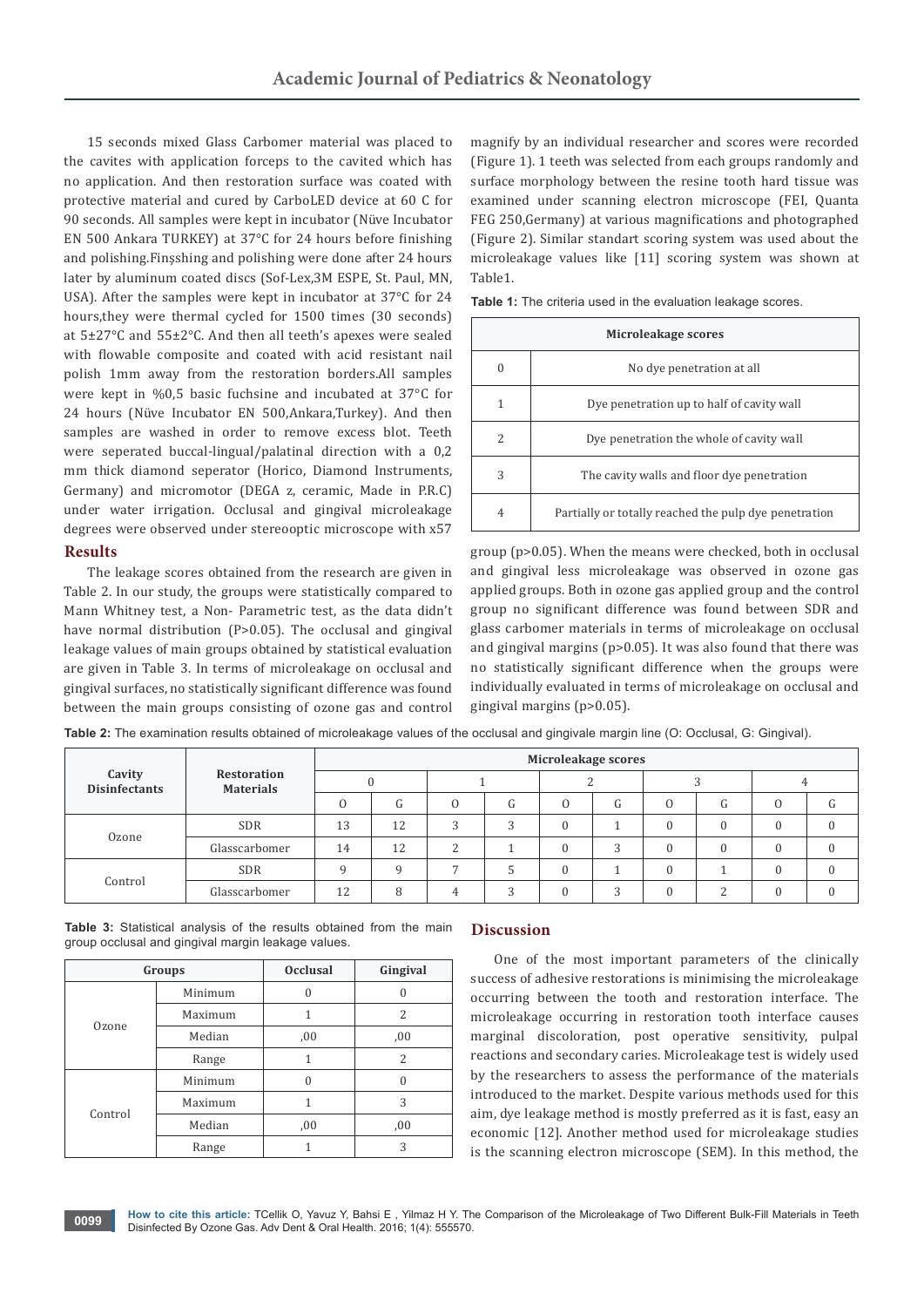morphology of the surface between the restoration material and the tooth is observed. SEM analysis can be used with dye method in order to confirm the data [13]. In this study, dye method and SEM analysis were used together due to their advantages. The most important factor in margin leakage is the polymerization shrinkage occurring in restorative materials. Today, various application methods and materials have been developed to decrease microleakage. Despite the fact that these methods reduce leakage, they are incapable of removing it completely. For these reasons, it is crucial to remove the bacteria which remain in the cavity and may cause a potential secondary caries. For this purpose, using cavity disinfectants is advised [14]. Ozone gas which has been widely used recently and can be formed in the upper levels of the atmosphere is a natural disinfectant. It has a wide range of usage because of its strong antibacterial, antiviral and antifungal effects. Ozone gas, which can be obtained by dissolving the oxygen in the air, turns into oxygen after the disinfection process because of its instable structure. This quality makes the ozone gas the only disinfectant leaving no remains or wastes [15]. Nevertheless a drawback in the use of ozone gas as a disinfectant is it can cause polymerization inhibition as in other oxidative materials [16]. Dukic et al. [17] reported ozone doesn't effect on microleakage in their study in which they observed the effect of ozone on leakage with nanoparticuled fissure sealant and fluid composite materials. In their study which compared the effects of ozone gas and various cavity disinfectants on microleakage, Gunes et al. [18] reported the least microleakage values were gathered from the ozone applied group. Kapdan et al. [19] reported cavity disinfectants doesn't effect microleakage in their comparative study in which they studied the microleakage and bonding of compomer restorations in deciduous teeth to which they applied ozone gas and chlorhexidine as cavity disinfectant. Our results are also in parallel with the studies mentioned above. We observed the least leakage values in ozone gas applied teeth. It is claimed by the manufacturers that a new developed technology bulk-fill resin composites can be applied up to 4 mm single time, without any negative effect about marginal unity, polymerization stress and convertion degree. Moreover manufacturers have repoted that bulk-fill resins have showed less polymerization stress than present flowable composites and traditional composites. It is stated that this situation will minimize negativities like microleakage due to the polymerization stress, secondary caries, post-operative sensitivity and pulp irritation. A bulkfill composite resin SDR contains polymerization modulators which reduce polymeriation shrinkage stress. Thanks to this polymerization process becomes slowly and shrinkage stres reduces [20]. Koyuturk et al. [8] reported successful results about the microleakage with SDR restorations in their study which they compared SDR and posterior composite with total etch and self etch adhesive systems. Scotti et al. [21] reported less microleakage on dentine with bulk-fill restorations whilst they reported similar results on enamel in their study which they

compared one nanohybrite and two bulk-fill composite. Also we have observed no differences about microleakage at both occlusal and gingival lines with our SDR restoraitons in ozone and control groups. Glass carbomer cements are new developed restoration materials in order to eleminate negative properties of glass ionomer cements. Nano sized dust particles and fluorapatite were added to this new product. Glass carbomer is a restorative material which cures chemically, has different shades, nano fill and has a special surface polish that cures with heat [22]. Çehreli et al. [23] grouped traditional glass ionomer cement, compomer and glass carbomer cement with and without protector in deciduous teeth. Due to the their results they reported the most microleakage at the glass carbomer without protector and the least microleakage at the glass carbomer with protector. Upadhyay et al. [24] reproted the least microleakage value at nano ionomer cement and no significant difference among the materials in their study which they compared traditional glass ionomer, resin modified glass inomer and new developed nano ionomer cement. We established no differences between occlusal and gingival microleakage values in our study which we tested glass carbomer and SDR materials at ozone applied and no disinfection applied teeth about the microleakage.

# **Conclusion**

As the conclusion of our study, we can tell that ozone gas disinfection of the cavity before the restoration does not effect microleakage. And we came to conclusion that SDR and new developed Glass Carbomer Cement have similar properties about microleakage. But we are in the opinion that long term clinical studies should be done in order to prove the validity of these results.

## **References**

- 1. Baglar S, Dalli M, Colak H, Ercan E, Hamidi MM (2010) Effects of Two Different Restorative Materials on Microleakage of Class V Cavities. Cumhuriyet Dental Journal 13(1): 9-14.
- 2. Tuzuner T, Ulusoy TA, Baygin O, Yahyaoglu G, Yalcın I (2012) Evaluation of the effectiveness of commercially antibacterial gels on micro-tensile bond strength applicable as cavity disinfectants. Cumhuriyet Dent J 15(4): 288-296.
- 3. Karaaslan SE, Altintas S, Cebe A, Usumez A (2010) Effect of Photo-Activated Disinfection on Microleakage of Composite Restorations. J Dent Fac Hacettepe Uni 34(1-2): 2-9.
- 4. Dinc G (2012) Antibacterıal Properties Of Cavıty Disinfectants, Effects On Bond Strength and Mıcroleakage (Revıew). J Dent Fac Ataturk Uni 6: 66-75.
- 5. [Atabek D, Sungurtekin E, Oztas N \(2012\) The Effect Of Hıgh Minerali](http://ecc.isc.gov.ir/showJournal/4962/50958/678292)[zed Agents Combined wıth Ozone Therapy on Fissure Caries Lesions. J](http://ecc.isc.gov.ir/showJournal/4962/50958/678292)  [Dent Fac Gazi Uni 29\(3\): 165-171.](http://ecc.isc.gov.ir/showJournal/4962/50958/678292)
- 6. [Rengo C, Spagnuoli G, Ametrano G, Goracci C, Nappo A, et al. \(2015\)](http://www.sciencedirect.com/science/article/pii/S0143749615000573)  [Marginal leakage of bulk-fill composites in Class II restorations: A mic](http://www.sciencedirect.com/science/article/pii/S0143749615000573)[ro CT and digital microscope analysis. International Journal of Adhesi](http://www.sciencedirect.com/science/article/pii/S0143749615000573)[on & Adhesives 60: 123-129.](http://www.sciencedirect.com/science/article/pii/S0143749615000573)
- 7. [Ilie N, Hickel R \(2011\) Investigations on a methacrylate-based flowable](http://www.ncbi.nlm.nih.gov/pubmed/21194743)  [composite based on the SDR technology. Dent Mater 27\(4\): 348-355.](http://www.ncbi.nlm.nih.gov/pubmed/21194743)